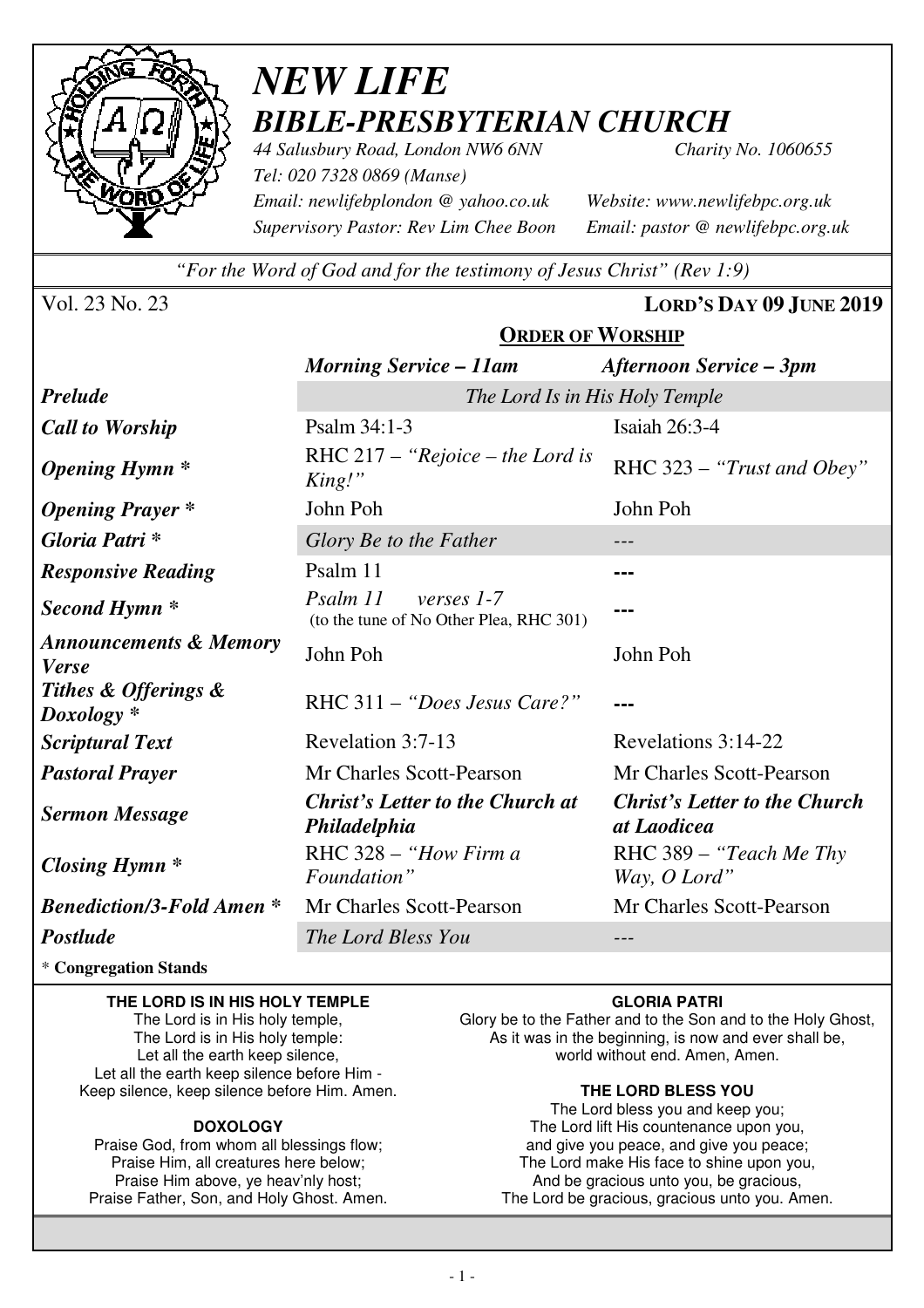# **TOO YOUNG TO BELIEVE?**

## **Adapted from Life BPC Singapore Weekly, Sunday 2nd June 2019**

The prince of preachers, Charles H. Spurgeon once wrote: *"The conversion of children is not expected in many of our churches and congregations. I mean, that they do not expect the children to be converted as children. The theory is that if we can impress youthful minds with principles which may in after years prove useful to them, we have done a great deal; but to convert children as children and regard them as being as much believers as their seniors, is regarded as absurd. To this supposed absurdity I cling with all my heart. I believe that of children is the kingdom of God, both on earth and in heaven."*

If one were to glean from the history of eminent Christians, one would discover that some of them were saved when they were very young in age. The founder of the Moravians, Count Nikolaus von Zinderdorf was saved at the age of 4; Richard Baxter, the Puritan preacher was converted when he was 6 years old; Jonathan Edwards, the great 18<sup>th</sup> Century preacher was saved at 7 years old, and Isaac Watts and Matthew Henry trusted in Christ at the ages of 9 and 10 respectively. Salvation belongs to the Lord (Jonah 2:9). Thus God saves a person irrespective of age.

#### **Why Evangelize Children?**

#### **1. They Need Salvation**

Children may appear like angels but in reality none of them are sinless. Romans 3:23 declares the universal truth that "all have sinned and come short of the glory of God." The word "all" encompasses all mankind—including children. Children are therefore like adults, desperately in need of the gospel of salvation. Without Christ, children, left to themselves, will choose evil and turn away from God. Children are therefore born with a sinful nature. The sin of Adam was imputed to all individuals (Romans 5:12). David acknowledged this fact when he wrote in Psalm 51:5, *Behold, I was shapen in iniquity; and in sin did my mother conceive me.*

Children are sinners under God's condemnation. Therefore it is urgent that they hear the gospel of Jesus Christ. Their eternal souls are at stake. A child can be saved. He is never too young to understand the gospel. God's effectual calling will convince him of his sin and enlighten his mind to the knowledge of Christ. Jesus saw the children's need of salvation. Only He can meet their need for salvation, and therefore He invited them to Himself for eternal salvation– *suffer the little children to come unto me, and forbid them not: for of such is the kingdom of God* (Mark 10:14). Since Jesus saw the importance of reaching out to children, we must likewise see this importance of evangelizing the young.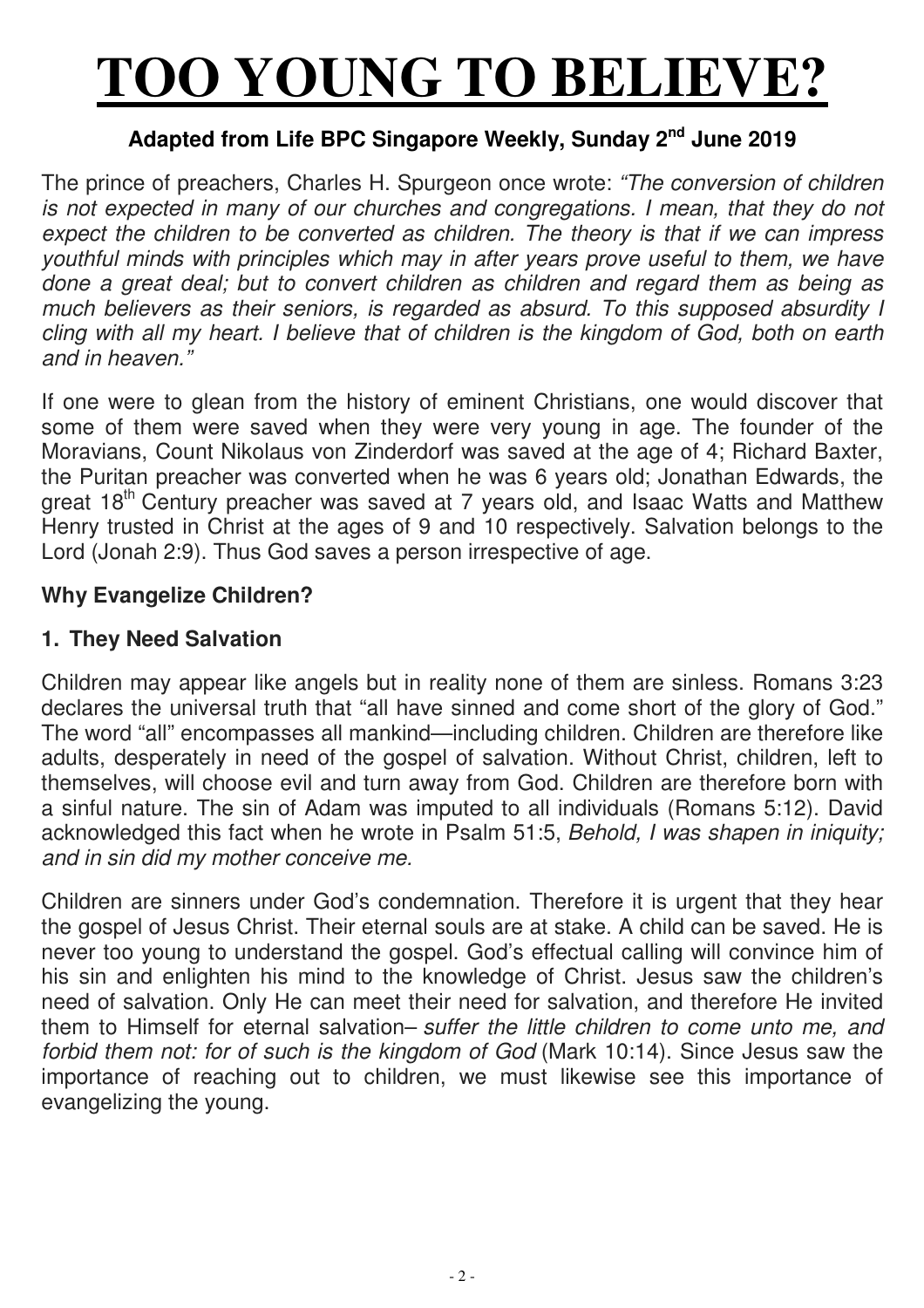# **2. They Have a Lifetime of Service for God**

Once a young child is won to the Lord, he has a lifetime of service for the Lord ahead of him. The Lord used Samuel the prophet mightily ever since he was a child (1 Sam 1:24) and he was tireless in judging Israel with integrity and blamelessness (1 Samuel 12:1-5). How much potential in the Lord's service lies ahead of every child who believes. After a gospel rally, an evangelist was asked by his wife how many people have accepted the Lord. His reply, "Three and a half." The wife thought it was three adults and one child. But the response was "No, it was three children and one adult. For the children have their whole lives before them, the adult only has a half a life left."

## **3. They are More Ready to Hear the Gospel**

Children are more easily reached than adults. Many adults are overwhelmed with their busy schedule. Coupled along with hardened hearts and self-centredness, this makes them difficult to reach unless the Holy Spirit by His grace regenerates their hearts. Children are easily taught, and their unprejudiced minds are more receptive to biblical truths. Having less social and personal restraints, they respond more easily. I like what a German pastor, R.C.H Lenski wrote about how children are so receptive to the things of God:

*As the flower in the garden stretches toward the light of the sun, so there is in the child a mysterious inclination toward the eternal light. Have you ever noticed this mysterious thing that, when you tell the smallest child about God, it never asks with strangeness and wonder, "What or who is God? I have never seen Him" – but listens with shining face to the words as though they were soft loving sounds from the land of home?*

*Or when you teach a child to fold its little hands in prayer, it does this as though it were a matter of course, as though there were opening for it that world of which it had been dreaming with longing and anticipation. Or tell them, these little ones, the stories of the Savior, show them the pictures with scenes and personages of the Bible [and] see how their pure eyes shine, how their little hearts beat*. (R.C.H. Lenski, The Interpretation of St. Matthew's Gospel [Minneapolis: Augsburg, 1943], p. 743)

### **The "Don'ts" of Reaching Children with the Gospel**

Do not role play the Holy Spirit. We may fall into the error of forcing a response from a child that pleases us and unwittingly usurp the role of the Holy Spirit's convicting work. Sometimes when we ask a child whether he believes in Jesus and he says No, we get edgy and force him to give an affirmative reply.

Do not create false issues. False issues include matters such as raising one's hand, kneeling, coming forward and any number of things that might be imposed upon a child arbitrarily. None of these are necessary for salvation, but we can unwittingly make these issues important in the mind of a child and precipitate some type of shallow response.

Do not fabricate a prayer. It is common for one to pray the sinner's prayer with the child but if the child is carefully instructed and the Holy Spirit has done His work then one would just need to tell the child that he needs to speak to Jesus to tell Him of his need and desire for salvation.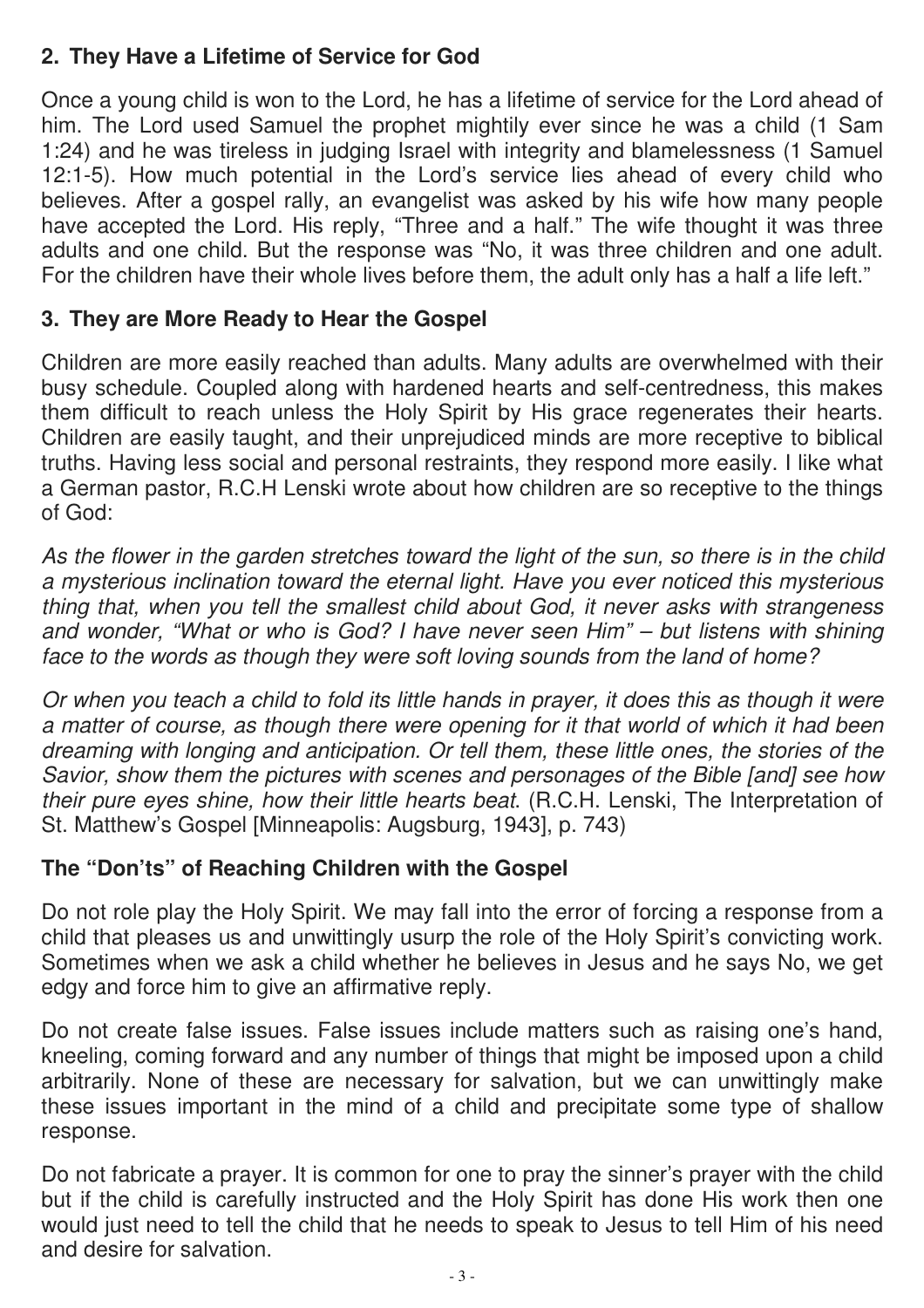Do not tell the child he is saved—let the Word of God do that! When a child receives Christ as his Saviour, do not respond and say, "Now, you are saved!" We should point him to the Word of God and let God's Word reaffirm his salvation. We can point him to Acts 16:31 or John 10:28.

Do not use tangible rewards in reaching out to a child. Many gifts like candies and stationeries are given to children who raise their hands to profess Christ. Linking salvation to tangible rewards is tantamount to sowing of the gospel seed on the wayside, stony or thorny ground (Matthew 13:19ff).

#### **The "Dos" of Reaching Children with the Gospel**

The gospel should be presented to children in the light of the necessary work of the Spirit in conviction. However diligence is needed to ensure that the language in evangelism is simple and according to the child's level. Theological or biblical words like *sin, repent, faith, grace, eternal life, died for our sins, and forgiveness should not be* taken for granted but explained plainly. The underlying motive and universal language which a child understands is love.

Do draw out the child by finding out how much he understands or misunderstands in regard to the gospel, and ascertain his readiness to receive Christ. Ask the child to explain the way of salvation. Keep to the essential issue of the child's need for God's forgiveness and saving grace.

Do use the Word of God. Open the Bible, look at it, read from it, have the child read a portion (if he is able), and in other obvious ways convey the fact that the message that was presented comes from the Word of God.

Do encourage the child to pray. Saving faith has its object in the Person of Jesus Christ. He is a living Saviour and the child needs to understand that salvation comes through Christ and not the parents or teacher.

### **Conclusion**

No child is too young to believe. May we give due diligence and the best of our abilities to bring the gospel to the children that God has entrusted to us, for when a child is won to Christ, he has a life ahead of him for the Master's use. *And all thy children shall be taught of the LORD; and great shall be the peace of thy children* (Isaiah 54:13).

*- Rev Quek Keng Khwang*